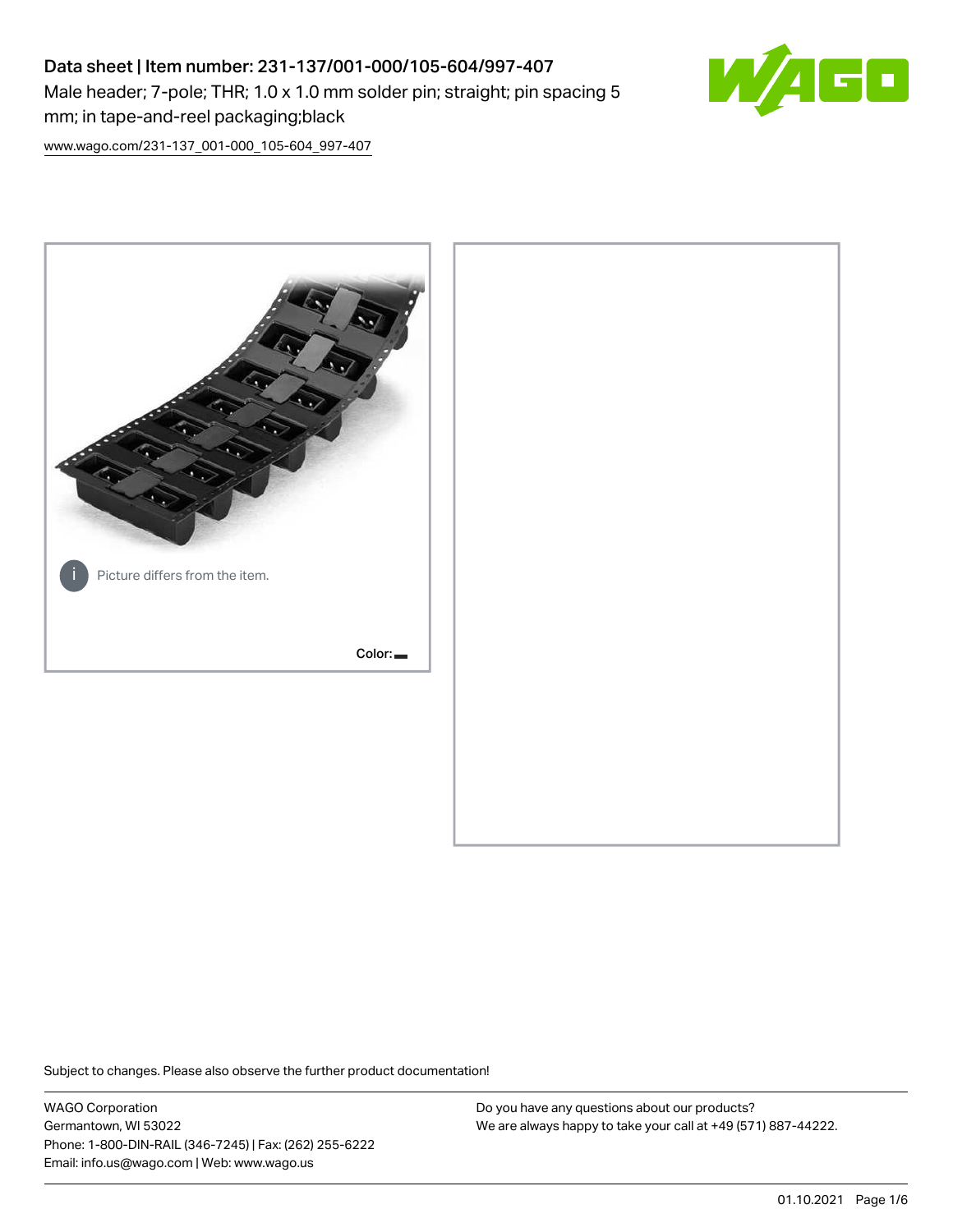

Dimensions in mm

 $L =$  (pole no.  $-1$ ) x pin spacing  $+8.2$  mm

| Dimensions in mm     |
|----------------------|
| $W =$ tape width     |
| $R =$ feed direction |

#### Item description

- THR male headers for reflow soldering in SMT applications
- $\blacksquare$ Available in tape-and-reel packaging for automated pick-and-place PCB assembly
- $\blacksquare$ Also available in bulk packaging for manual placement
- $\blacksquare$ Male headers may be mounted horizontally or vertically
- $\blacksquare$ With coding fingers

Subject to changes. Please also observe the further product documentation! Data

WAGO Corporation Germantown, WI 53022 Phone: 1-800-DIN-RAIL (346-7245) | Fax: (262) 255-6222 Email: info.us@wago.com | Web: www.wago.us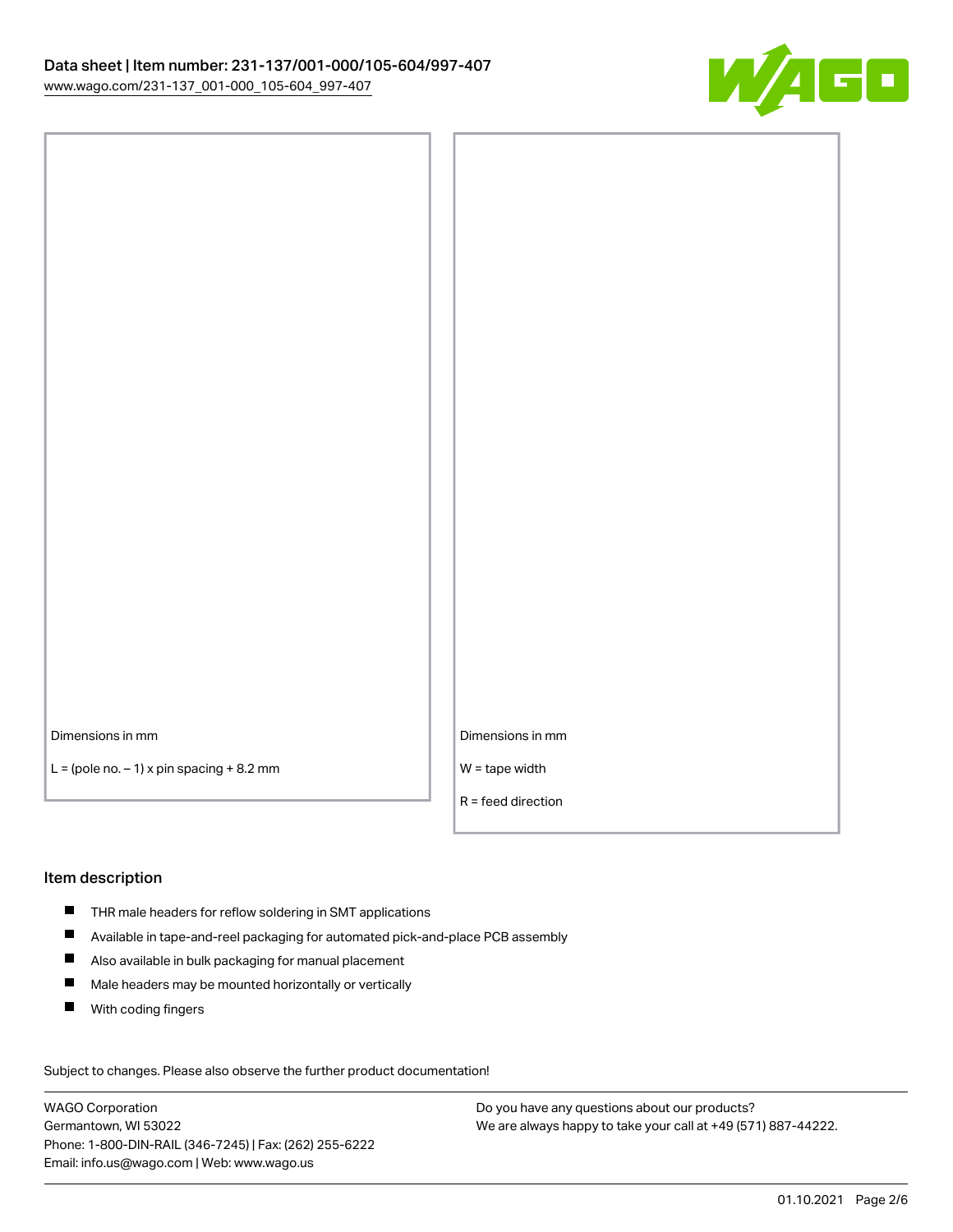

# Data

Notes

Safety information 1 The MCS – MULTI CONNECTION SYSTEM includes connectors without breaking capacity in accordance with DIN EN 61984. When used as intended, these connectors must not be connected /disconnected when live or under load. The circuit design should ensure header pins, which can be touched, are not live when unmated.

### Electrical data

#### IEC Approvals

| Ratings per                 | IEC/EN 60664-1                                                        |
|-----------------------------|-----------------------------------------------------------------------|
| Rated voltage (III / 3)     | 320 V                                                                 |
| Rated surge voltage (III/3) | 4 <sub>k</sub> V                                                      |
| Rated voltage (III/2)       | 320 V                                                                 |
| Rated surge voltage (III/2) | 4 <sub>k</sub> V                                                      |
| Nominal voltage (II/2)      | 630 V                                                                 |
| Rated surge voltage (II/2)  | 4 <sub>k</sub> V                                                      |
| Rated current               | 12A                                                                   |
| Legend (ratings)            | $(III / 2)$ $\triangle$ Overvoltage category III / Pollution degree 2 |

#### UL Approvals

| Approvals per                  | UL 1059 |
|--------------------------------|---------|
| Rated voltage UL (Use Group B) | 300 V   |
| Rated current UL (Use Group B) | 10 A    |
| Rated voltage UL (Use Group D) | 300 V   |
| Rated current UL (Use Group D) | 10A     |

#### Ratings per UL

| Rated voltage UL 1977 | 600 V     |
|-----------------------|-----------|
| Rated current UL 1977 | 10<br>,UA |

#### CSA Approvals

| Approvals per                   | CSA   |
|---------------------------------|-------|
| Rated voltage CSA (Use Group B) | 300 V |
| Rated current CSA (Use Group B) | 10 A  |

Subject to changes. Please also observe the further product documentation!

| <b>WAGO Corporation</b>                                | Do you have any questions about our products?                 |
|--------------------------------------------------------|---------------------------------------------------------------|
| Germantown, WI 53022                                   | We are always happy to take your call at +49 (571) 887-44222. |
| Phone: 1-800-DIN-RAIL (346-7245)   Fax: (262) 255-6222 |                                                               |
| Email: info.us@wago.com   Web: www.wago.us             |                                                               |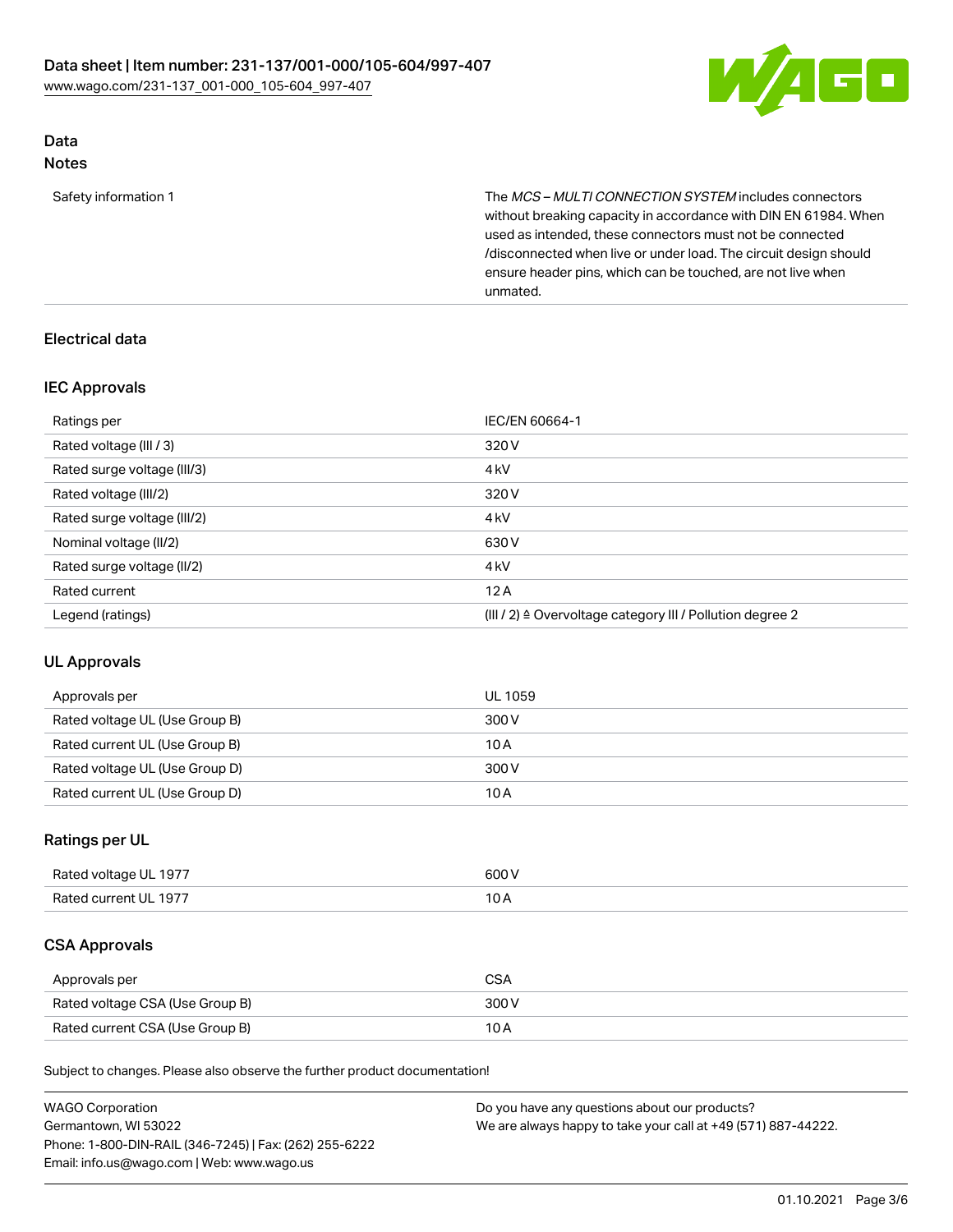[www.wago.com/231-137\\_001-000\\_105-604\\_997-407](http://www.wago.com/231-137_001-000_105-604_997-407)



| Rated voltage CSA (Use Group D) | 300V                 |
|---------------------------------|----------------------|
| Rated current CSA (Use Group D) | 10 A                 |
| <b>Connection data</b>          |                      |
| Total number of potentials      | 7                    |
| Number of connection types      | 1                    |
| Number of levels                | $\mathbf{1}$         |
| <b>Connection 1</b>             |                      |
| Number of poles                 | $\overline{7}$       |
| Physical data                   |                      |
| Pin spacing                     | 5 mm / 0.197 inch    |
| Width                           | 38.2 mm / 1.504 inch |
| Height                          | 14.4 mm / 0.567 inch |
| Height from the surface         | 12 mm / 0.472 inch   |
| Depth                           | 8.4 mm / 0.331 inch  |

| Solder pin length                        | $2.4 \,\mathrm{mm}$      |
|------------------------------------------|--------------------------|
| Solder pin dimensions                    | $1 \times 1$ mm          |
| Plated through-hole diameter (THR)       | 1.4 <sup>(+0.1)</sup> mm |
| Reel diameter of tape-and-reel packaging | 330 mm                   |
| Tape width                               | 56 mm                    |

#### Plug-in connection

| Contact type (pluggable connector) | Male connector/plug |
|------------------------------------|---------------------|
| Connector (connection type)        | for PCB             |
| Mismating protection               | No                  |
| Mating direction to the PCB        | $90^{\circ}$        |
| Locking of plug-in connection      | Without             |

#### PCB contact

| PCB Contact                         | THR                                      |
|-------------------------------------|------------------------------------------|
| Solder pin arrangement              | over the entire male connector (in-line) |
| Number of solder pins per potential |                                          |

Subject to changes. Please also observe the further product documentation!

WAGO Corporation Germantown, WI 53022 Phone: 1-800-DIN-RAIL (346-7245) | Fax: (262) 255-6222 Email: info.us@wago.com | Web: www.wago.us Do you have any questions about our products? We are always happy to take your call at +49 (571) 887-44222.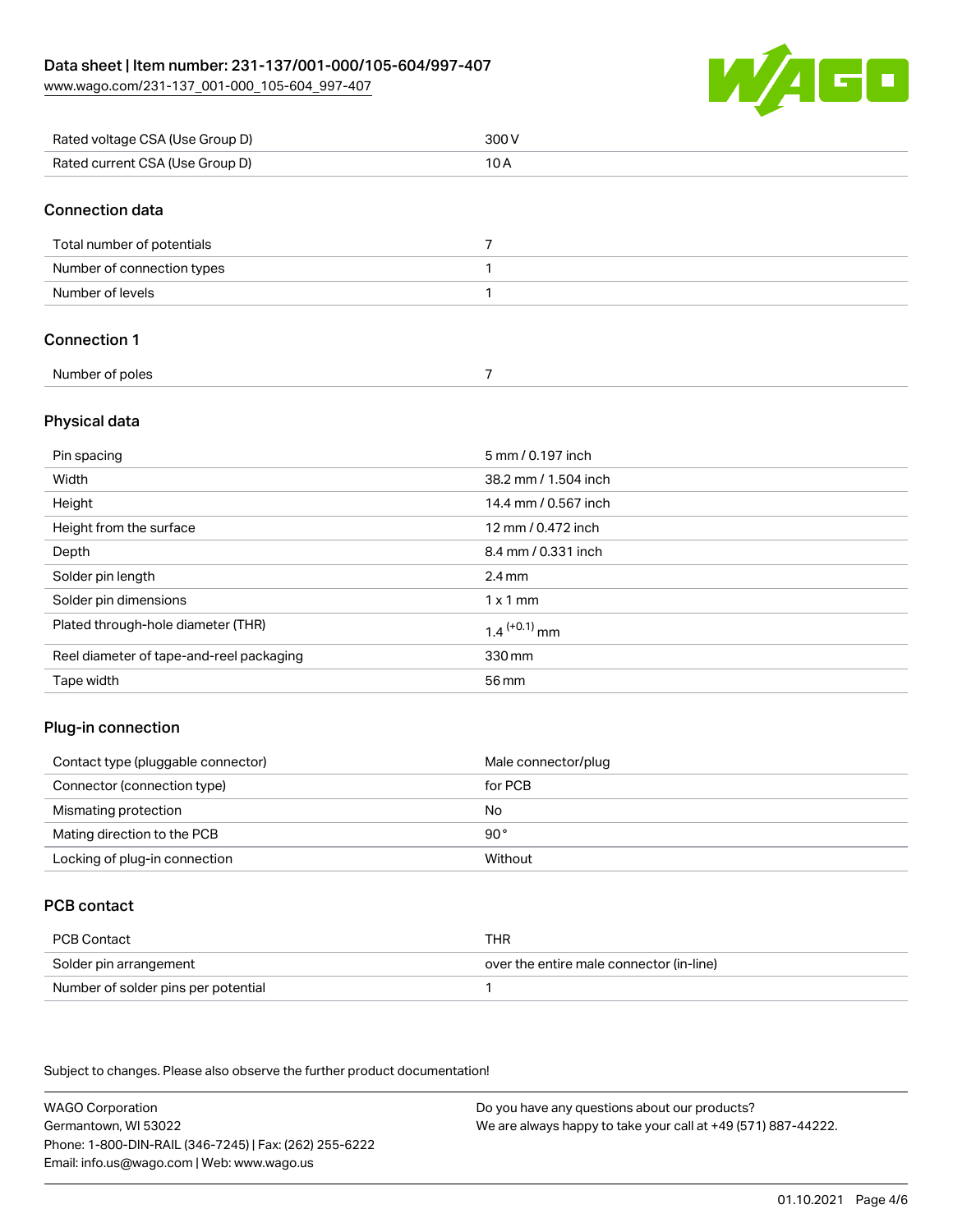

#### Material data

| Color                       | black                                 |
|-----------------------------|---------------------------------------|
| Material group              |                                       |
| Insulation material         | Polyphthalamide (PPA GF)              |
| Flammability class per UL94 | V <sub>0</sub>                        |
| Contact material            | Electrolytic copper $(E_{\text{Cl}})$ |
| Contact plating             | tin-plated                            |
| Fire load                   | $0.046$ MJ                            |
| Weight                      | 1.4 g                                 |

#### Environmental requirements

| Limit temperature range | . +100 °C<br>-60 |
|-------------------------|------------------|
|-------------------------|------------------|

#### Commercial data

| Product Group         | 3 (Multi Conn. System) |
|-----------------------|------------------------|
| PU (SPU)              | 170 Stück              |
| Packaging type        | box                    |
| Country of origin     | DE                     |
| <b>GTIN</b>           | 4045454928339          |
| Customs tariff number | 8536694040             |

#### Approvals / Certificates

#### Country specific Approvals

|      |                          |                                 | Certificate |
|------|--------------------------|---------------------------------|-------------|
| Logo | Approval                 | <b>Additional Approval Text</b> | name        |
|      | <b>CSA</b>               | C <sub>22.2</sub>               | 1466354     |
| Æ    | DEKRA Certification B.V. |                                 |             |
|      |                          |                                 |             |

#### Counterpart

Item no.231-107/026-000 Female plug; 7-pole; 12 AWG max; pin spacing 5 mm; 1 conductor per pole; gray [www.wago.com/231-107/026-000](https://www.wago.com/231-107/026-000)

Subject to changes. Please also observe the further product documentation!

WAGO Corporation Germantown, WI 53022 Phone: 1-800-DIN-RAIL (346-7245) | Fax: (262) 255-6222 Email: info.us@wago.com | Web: www.wago.us